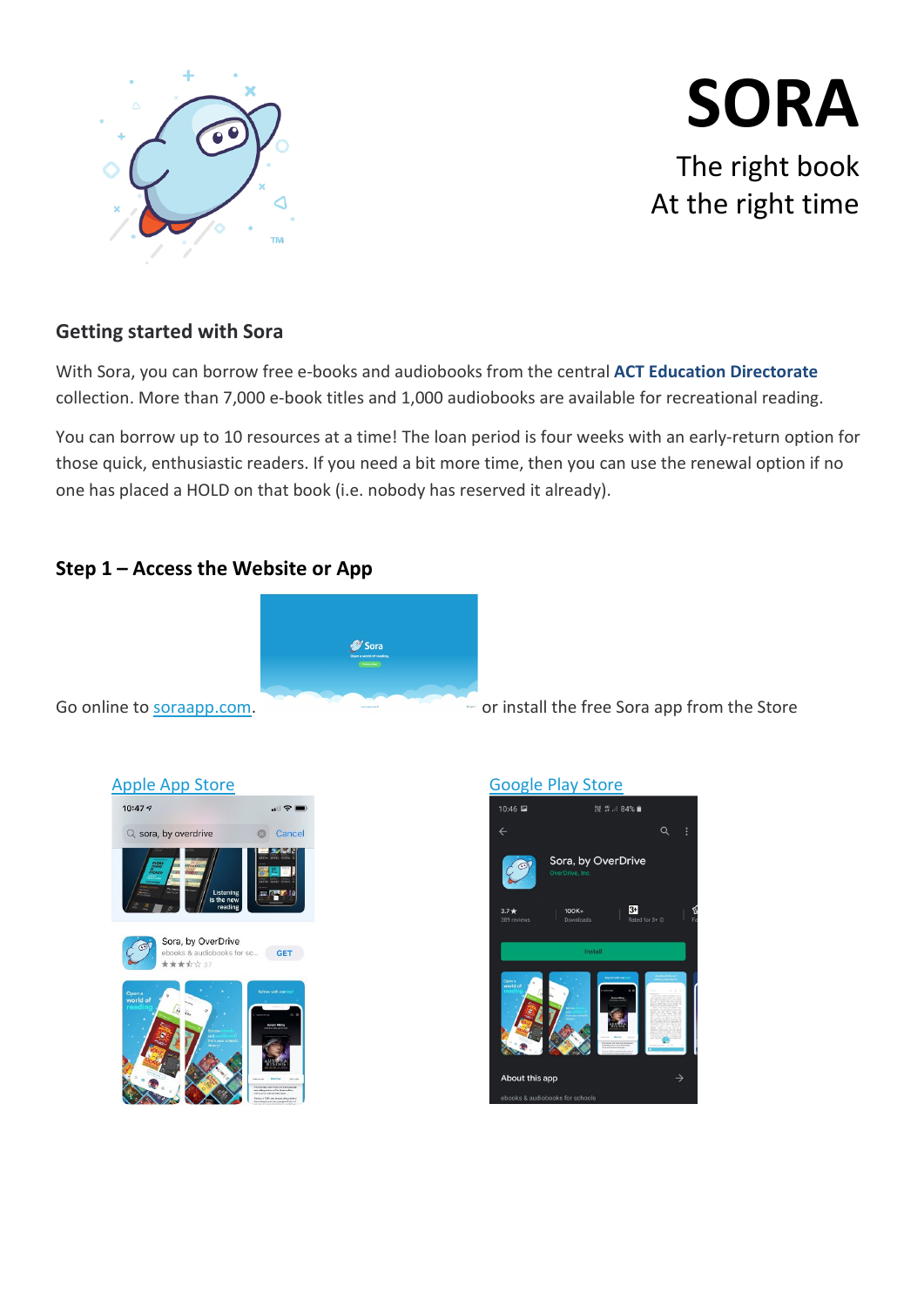# **Step 2 – Access ACT Education Directorate resource**



In Sora, click *Find My School*

### Select **ACT Education Directorate**

(you may need to enter the set-up code **ACT Education Directorate**).

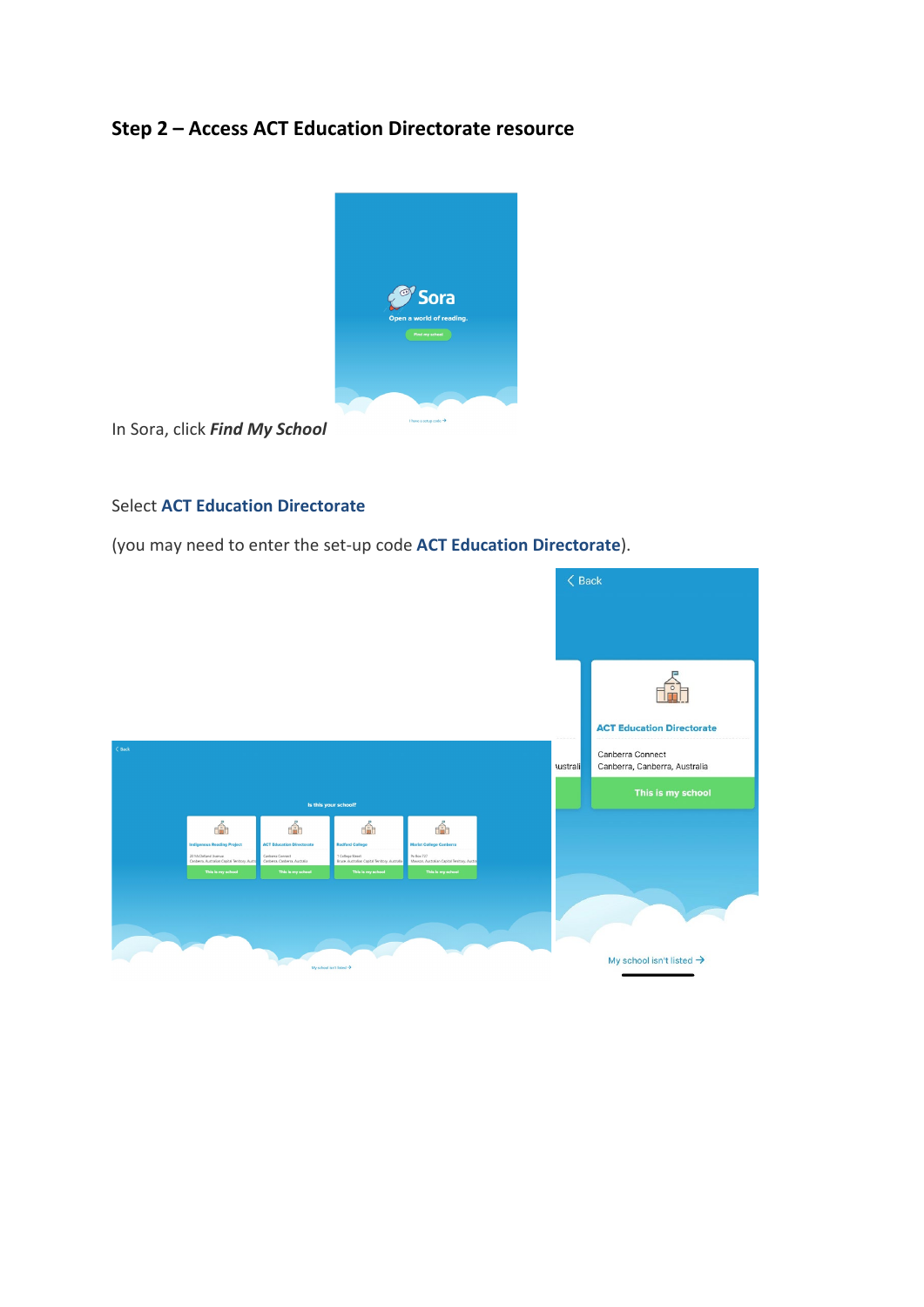# **Step 3 – Sign in with ID**

Sign in using your school, individual login credentials, i.e. student ID number only and password or the staff SchoolsNET account ID only and password: